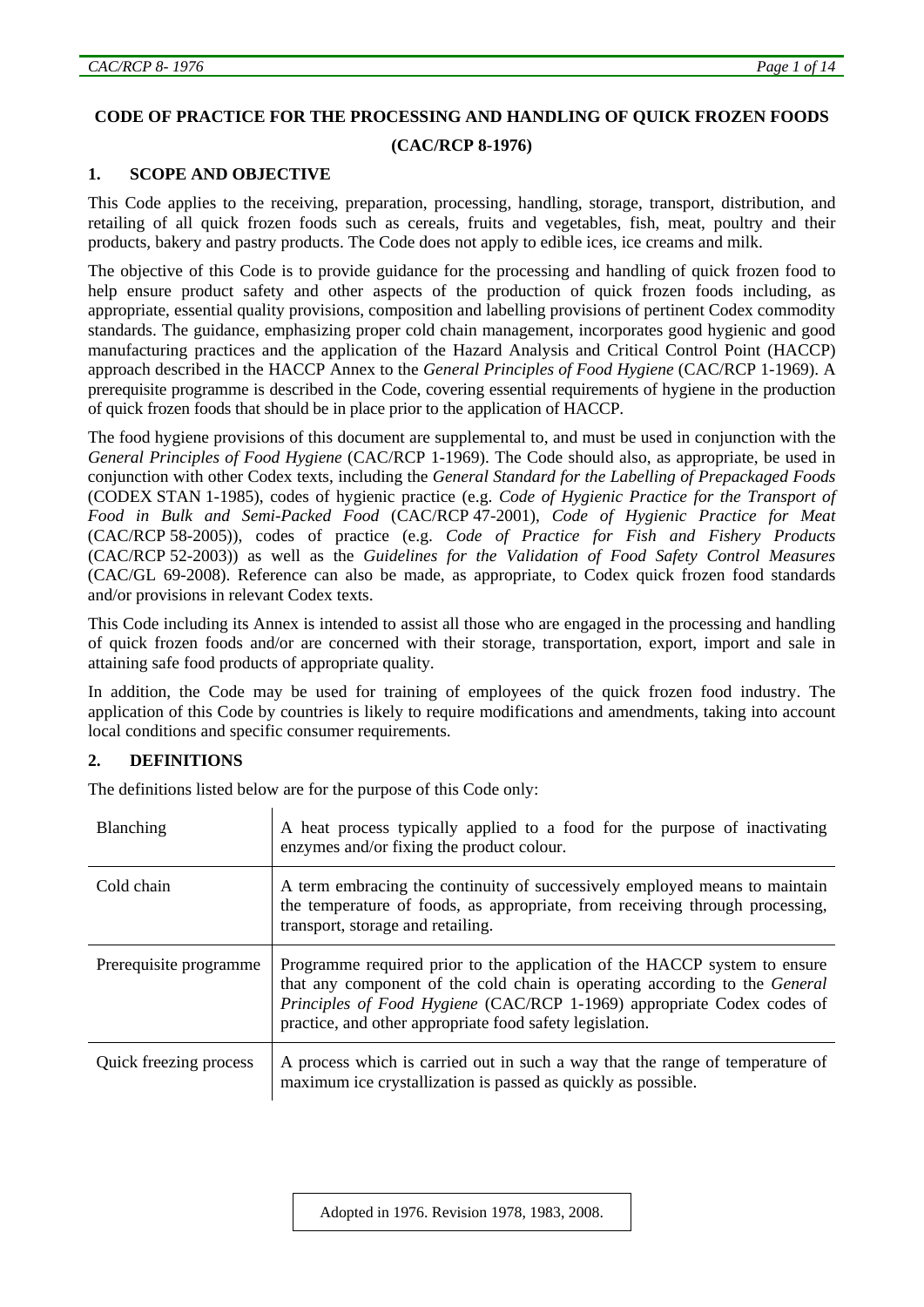| Quick frozen food | Food which has been subjected to a quick freezing process, and maintained at<br>$-18^{\circ}$ C or colder at all points in the cold chain, subject to permitted temperature<br>tolerances. |
|-------------------|--------------------------------------------------------------------------------------------------------------------------------------------------------------------------------------------|
| Thermal centre    | The point within a piece of food which has the highest temperature at the end of<br>a quick freezing process.                                                                              |
| Tolerances        | Short term fluctuations of temperature of the product in the cold chain, within<br>limits permitted in this Code and which do not affect safety and quality.                               |

# **3. PREREQUISITE PROGRAMME**

Ì

In conjunction with the application of HACCP to any segment of the quick frozen food chain, that segment should be supported by prerequisite programmes based on good hygienic practice and good manufacturing practice. Prerequisite programmes should be specific within an individual establishment, and should be periodically evaluated to ensure their continued effectiveness.

While prerequisite programmes are usually associated with food safety, properly operating prerequisite programmes will also contribute to product quality.

Reference should be made to the *General Principles of Food Hygiene* (CAC/RCP 1-1969) and relevant Codex codes of hygienic practice and codes of practice including the *Guidelines for the Validation of Food Safety Control Measures* for further information to assist with the design of the prerequisite programmes for a processing facility.

In addition to the provisions of the *General Principles of Food Hygiene* (CAC/RCP 1-1969) the following additional prerequisite provisions should apply:

### **3.1 ESTABLISHMENT: DESIGN AND FACILITIES**

#### **3.1.1 Location**

Processing facilities should, to the extent possible, be located close to the source of raw materials so as to minimize changes that might lead to quality or safety concerns for raw materials of quick frozen foods prior to freezing.

#### **3.1.2 Process Plant Design**

The food processing facility should be designed for the rapid processing, freezing and storage of food products. The processing facility should include a product flow that is designed to minimize process delays and prevent cross-contamination that could affect food quality and safety.

#### **3.1.3 Cold Store Design**

The cold store walls, floor, ceiling, and doors should be properly insulated in order to help maintain appropriate product temperatures. It is important that the design of the cold store ensures that:

- adequate refrigeration capacity provides and maintains a product temperature of -18<sup>o</sup>C or colder;
- there is adequate air flow around the stored foods;
- storage areas are provided with a capability to control and record temperatures on a regular basis;
- loss of cold air and introduction of warm and humid air are avoided; and
- leaks of any refrigerant are prevented. In case of a leak, immediate corrective action ought to be applied in order to eliminate the problem.

#### **3.1.4 Equipment Design and Construction**

The equipment should be designed and constructed in such a manner that physical damage to the raw materials and product is minimized, e.g. by ensuring there are no sharp inside corners or projections and that physical, chemical or biological hazards are not introduced into the product. Freezers should be designed and constructed so that, when properly operated, they meet the requirements of a quick freezing process.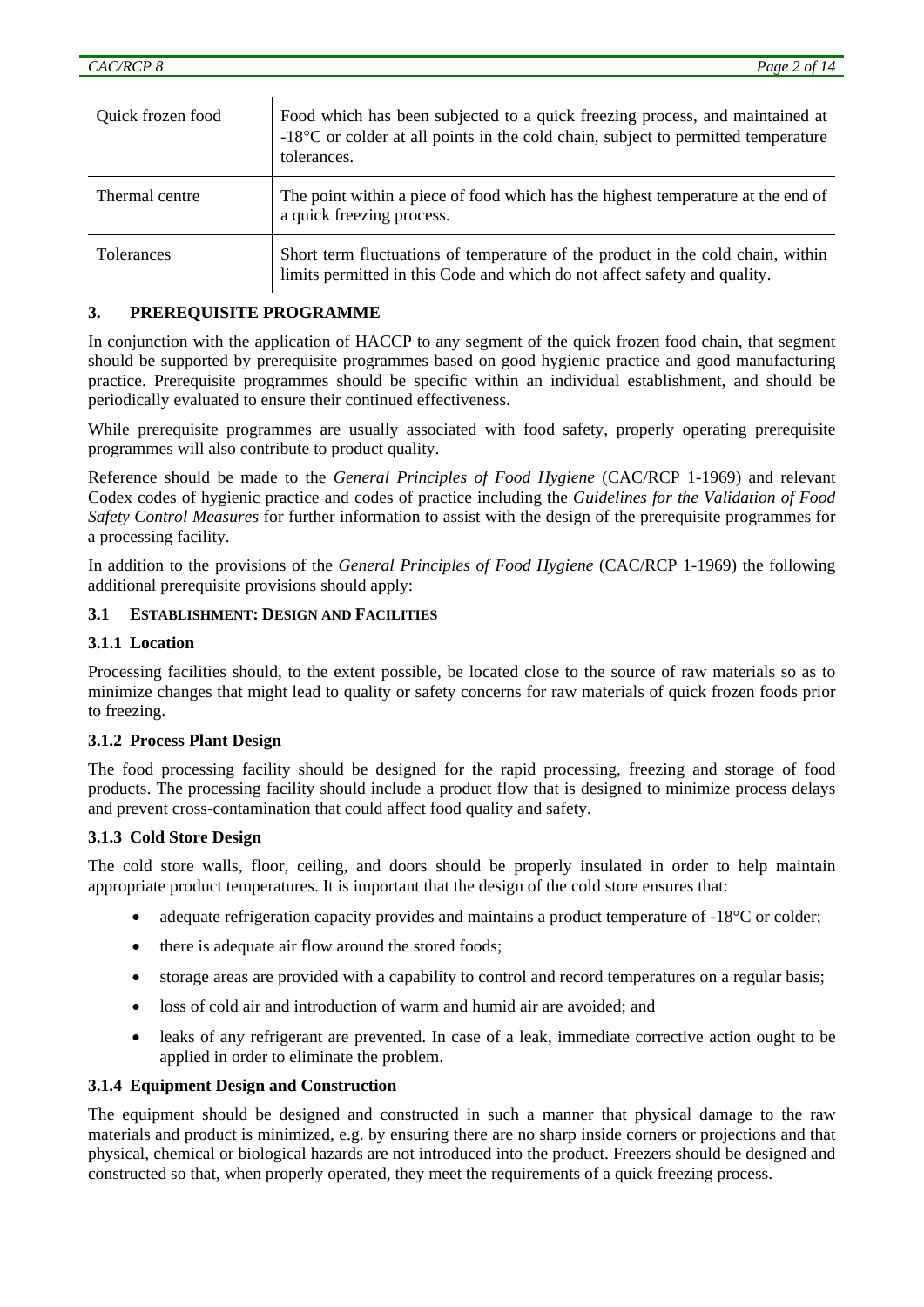# **3.1.5 Facilities**

In the case of power losses or equipment failure, a contingency plan should be in place in order to maintain the product temperature.

# **3.2 CONTROL OF OPERATION**

### **3.2.1 Recall Procedures**

Recall procedures should be in place to ensure timely withdrawal of products that may pose a risk to human health.

# **3.2.1.1** *Traceability/Product Tracing*[1](#page-2-0)

The traceability/product tracing system should be designed and implemented according to the *Principles for Traceability/Product Tracing as a Tool within a Food Inspection and Certification System* (CAC/GL 60- 2006), especially to enable the withdrawal of the product, where necessary.

### **3.3 ESTABLISHMENT: MAINTENANCE AND SANITATION**

### **3.3.1 Maintenance Regimes**

Proper maintenance and repair of any damage to the cold store and its infrastructure (e.g. prevention of rust, water leaks, ice accumulation, etc.) should be ensured so that insulation and refrigeration performance is maintained.

### **3.4 TRAINING**

Staff should have the skills and knowledge appropriate to their work to ensure that safety and quality of foods is not adversely affected during handling. Staff should also be aware of the importance of maintaining temperature control for frozen foods to maintain the quality and safety of the foods. Training programs should be in place (either formal training courses or training provided whilst working) to ensure that staff have these skills and knowledge.

### **4. COLD CHAIN CONTROL**

As appropriate, both safety and quality aspects should be considered for each operation of the cold chain.

With respect to food safety, a HACCP plan should be developed, as appropriate, for each operation in the cold chain.

Cold chain control is also important with respect to food quality. Essential quality provisions<sup>[2](#page-2-1)</sup> can apply at various points in the processing and handling system. While control of essential quality provisions may be considered optional, control of food safety hazards through prerequisite programs and a HACCP plan should be used, as appropriate, to ensure safety.

### **4.1 RAW MATERIALS**

Raw materials used should be safe, sound and suitable for further processing.

Procedures should be in place to ensure quality and safety of incoming materials. Freezing cannot improve quality, and it is necessary to use raw materials of optimum quality. Many raw materials and food products are highly perishable and should be handled carefully to maintain their quality until the freezing process is initiated.

Initial microbial levels in raw materials to be frozen should be kept as low as possible, both for food safety and quality reasons. Temperatures and duration of storage should be appropriately and regularly controlled to minimize adverse microbial effects. Most quality deterioration, including the development of off odours and flavours and changes in colours and texture are due to microbial growth or enzymatic activity.

<span id="page-2-0"></span> $\frac{1}{1}$  See Definitions for the Purposes of the Codex Alimentarius, Procedural Manual of the Codex Alimentarius 2 Commission.

<span id="page-2-1"></span>Essential quality provision is a provision which should be applied to ensure the specified quality of the product.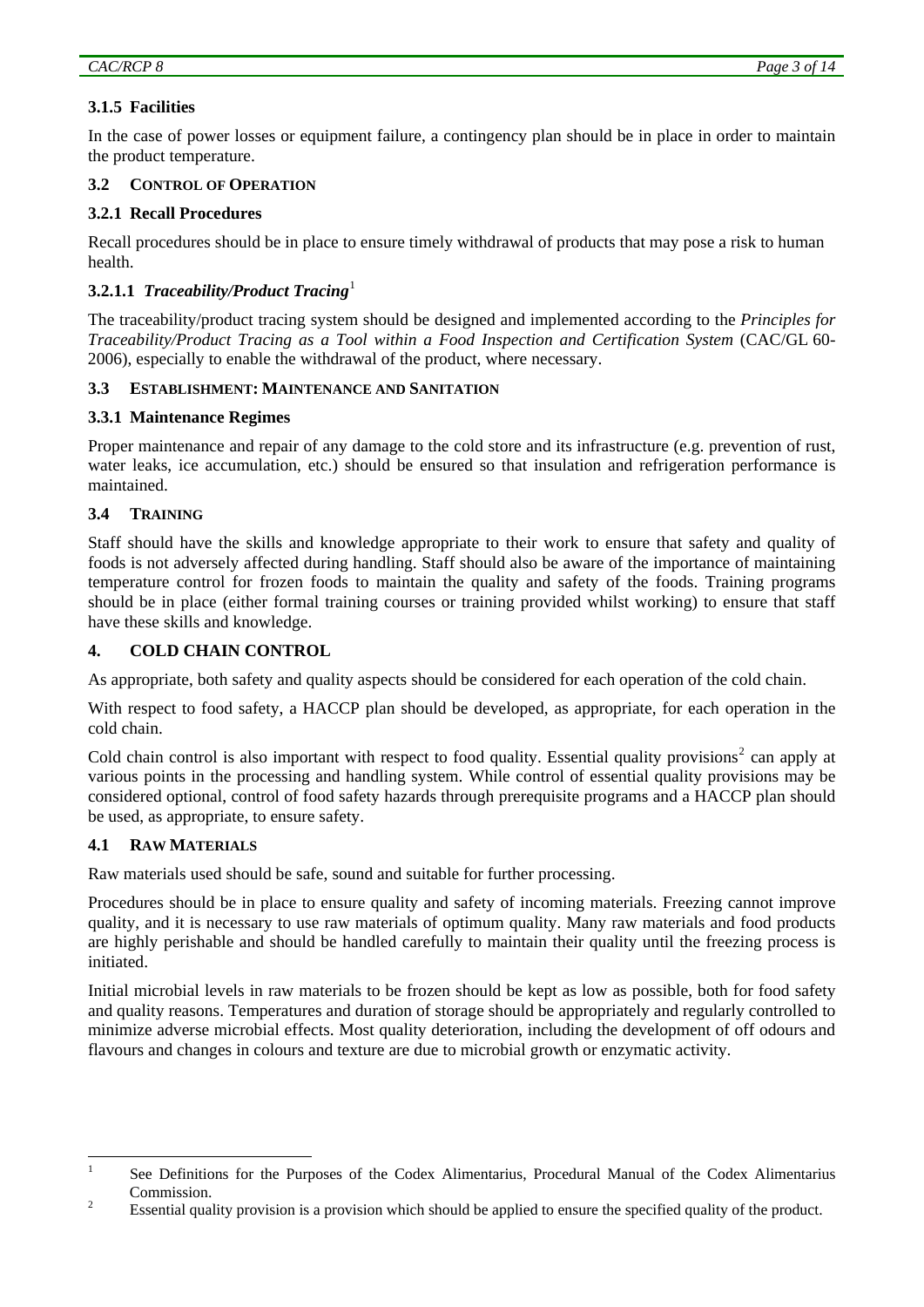Producers of quick frozen food should as far as practicable implement measures to control physical, biological and chemical hazards in raw materials to levels that do not present a threat to human health according to the recommendations of the relevant sections of the *General Principles of Food Hygiene* (CAC/RCP 1-1969) and other relevant Codex texts*.*

Appropriate procedures should be in place for sorting and segregating raw materials that are unsuitable for further processing. Raw materials for processing and quick freezing should be prepared without delay and appropriate temperature control should be applied in order to minimize possible microbiological, chemical or biochemical changes that might affect safety and quality. To minimize deterioration, raw materials should be cooled and stored under appropriate conditions (e.g. pre-cooling) or transported and frozen in the shortest time possible.

For highly perishable products, product temperature control at receiving may be considered a critical control point  $(CCP)^3$  $(CCP)^3$ . Additionally, the receipt temperature may also be considered an essential quality provision.

# **PROCESSING BEFORE FREEZING**

Raw materials may be processed in many ways before freezing, e.g. cleaning, sorting, cutting, slicing, blanching, conditioning, ageing, scalding, filleting and heating. Whether such processes should be regarded as CCPs depends on the type of raw materials and the actual conditions, especially on how much time the raw materials and the resulting product spend at temperatures that could result in pathogen growth. It is particularly important that the time spent in the critical temperature zone (i.e. between  $10^{\circ}$ C and  $60^{\circ}$ C) be as short as possible. Consideration should also be given to any of these processes as to whether or not they should be regarded as an essential quality provision.

Blanching is often used in the production of frozen vegetables and other products to inactivate enzymes that would cause quality problems (taste, colour) during frozen storage. The blanching schedule should be determined to ensure the desired quality outcome, and may be an essential quality provision.

If storage of intermediate ingredients (e.g. a quick frozen vegetable that is to be combined with other quick frozen vegetables or other ingredients into a final product) is necessary prior to further processing, the storage conditions, especially temperature, should be appropriate to the foodstuff concerned and if necessary, take into account future use or further processing of the food.

The heat treatment of many pre-cooked foods, e.g. prepared meals, should be sufficient to ensure inactivation of pathogens of concern. In certain cases, based on the hazards and controls specified for an operation, the time-temperature treatment and subsequent cooling may be considered as CCPs.

If frozen raw materials are used and a thawing process is included, the thawing method should be clearly defined and the thawing schedule (time and temperature parameters) should be carefully monitored. Selection of the thawing method should take into account the thickness and uniformity of size of the products in particular. Thawing should be done in such a manner that the growth of microorganisms is controlled. Thawing time and temperature parameters may be a CCP and/or an essential quality provision.

# **4.3 QUICK FREEZING PROCESS**

The quick freezing process should be performed in such a manner as to minimize physical, biochemical and microbiological changes, by taking into account the freezing system or process and its capacity, nature of the product (thermal conductivity, thickness, form, initial temperature) and volume of production. This is best achieved by ensuring that the product passes quickly through the temperature range of maximum ice crystallization. This temperature range varies among different types of products. The quick freezing process step may be considered an essential quality provision.

During freezing operation it is important to provide spaces or channels permitting air circulation between the cartons or the pieces of food, respectively. This is especially the case when large lots of food are frozen or where the food consists of large pieces (e.g. whole turkeys). If such air channels are not provided, the mass of the food may be such that in spite of rapid air blast and low air temperatures, the inner parts of the lot chill and freeze slowly. It is important that the thermal centre of the product is chilled as quickly as possible to prevent the outgrowth of pathogenic microorganisms or the production of microbial toxins. Freezing may be a CCP.

<span id="page-3-0"></span><sup>&</sup>lt;sup>2</sup><br>3

See HACCP Annex to the *General Principles of Food Hygiene* (CAC/RCP 1-1969).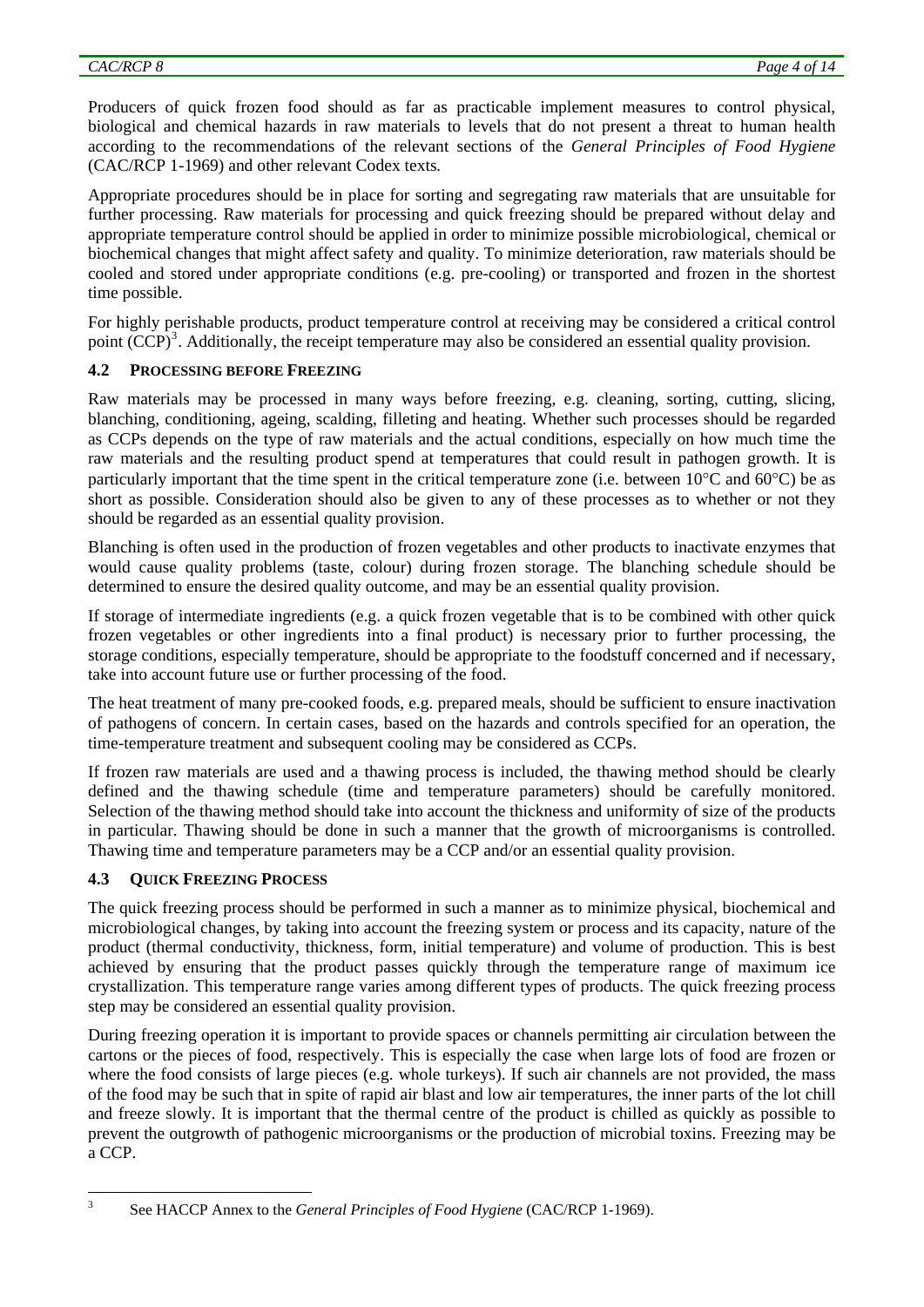The quick freezing process should not be regarded as complete until and unless the product temperature has reached -18°C or colder at the thermal centre, after the stabilization of the temperature. On exit from the freezing apparatus, the product should be moved to a cold store as quickly as possible in order to minimise exposure to warm temperatures and high humidity and to maintain the product temperature at -18°C or colder. The same applies to products that are retail packed after the quick freezing process (see Section 4.8).

# **4.3.1 Impact of Quick Freezing on Microorganisms and Parasites**

Freezing should not be considered as a lethal treatment for microbiological contamination in foods. However, freezing may result in the death of certain microorganisms and will inhibit the growth of others.

In products intended for raw consumption or not fully cooked prior to consumption, freezing can be used to control live helminth parasites, such as *Anisakis* spp. and *Trichinella spiralis*. Freezing may serve as a control mechanism when developing HACCP plans for marinating, pickling, or other final preparations which do not supply sufficient heat from cooking to inactivate any potentially harmful parasites. The conditions required for effective parasite control using freezing include the final temperature and time of holding in the frozen state. These parameters vary depending on a number of factors which may include the type of commodity, species of parasite, thickness of the product, and arrangement of product in the freezer. The use of freezing as a food safety control measure should, as with all food safety control measures, be appropriately validated to ensure that the measure is capable of controlling the hazard<sup>[4](#page-4-0)</sup>.

### **4.4 PROCESSING AFTER FREEZING**

Glazing<sup>[5](#page-4-1)</sup> may be used to limit dehydration during frozen storage. Such dehydration may affect the appearance and other quality parameters of the food. The application of glazing should be properly controlled.

# **4.5 PACKAGING AND LABELLING**

# **4.5.1 Packaging**

In general, the packaging should:

- protect the food against dehydration;
- protect the food against microbial and other contamination that could adversely affect safety and quality;
- protect the sensory and other quality characteristics of the food; and
- not add to the food any substance that may influence the safety and quality of the food.

The packaging or re-packing of quick frozen foods should be carried out in such a manner that an increase in temperature, within the permitted tolerances of the quick frozen foods, does not adversely affect the safety and quality of the product.

# **4.5.2 Labelling**

The labelling of packaged quick frozen foods should comply with the requirements of the *General Standard for the Labelling of Prepackaged Foods* (CODEX STAN 1-1985) and the relevant Codex standards for quick frozen foods.

<span id="page-4-0"></span> $\frac{1}{4}$ <sup>4</sup> See *Guidelines for the Validation of Food Safety Control Measures.* 

<span id="page-4-1"></span>The application of a protective layer of ice formed on the surface of a frozen product by spraying it with, or dipping it into, potable water, or potable water with additives adopted by the Codex Alimentarius Commission, as appropriate.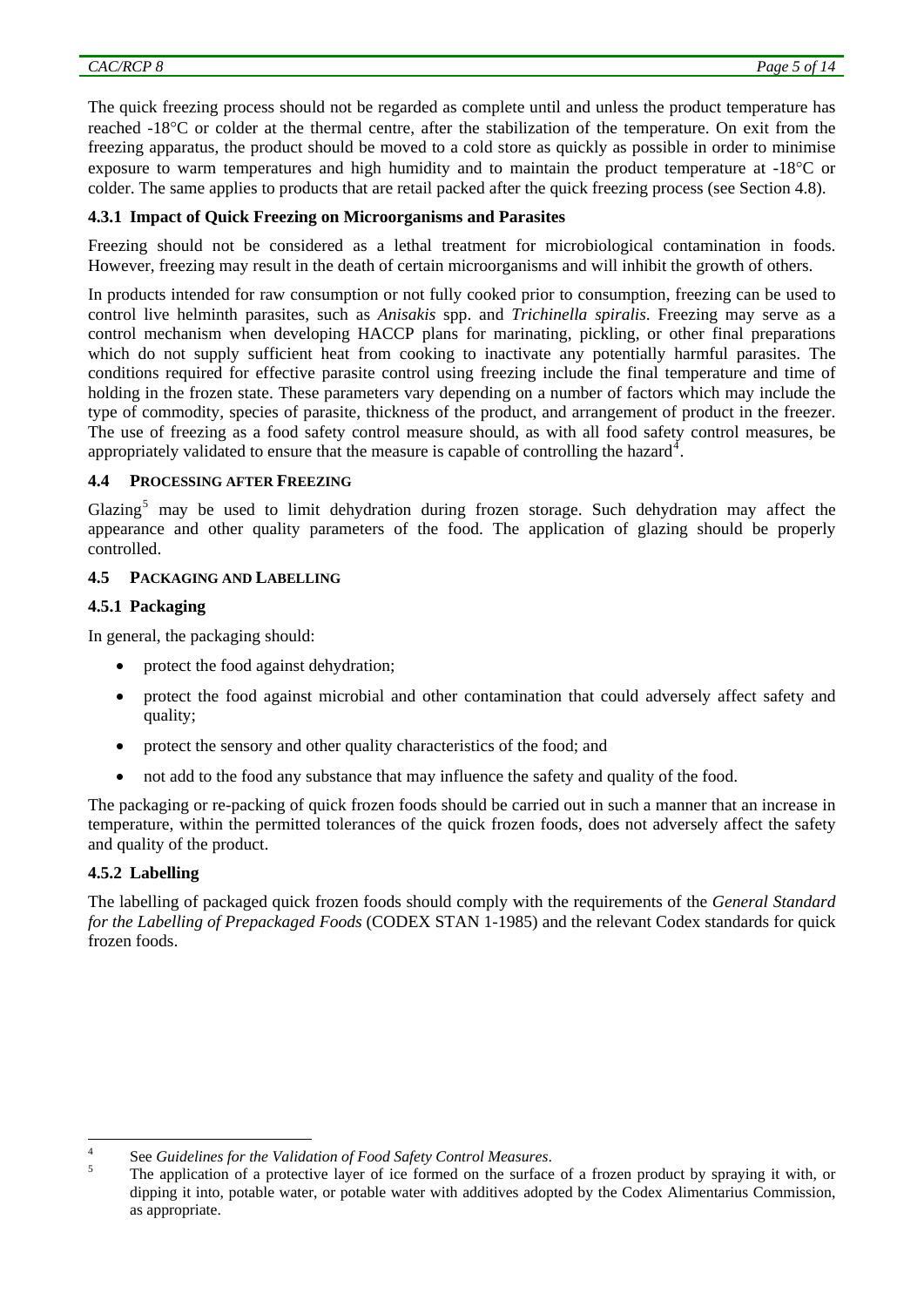# **4.6 FROZEN STORAGE**

Cold stores should be designed and operated so as to maintain a product temperature of -18°C or colder with a minimum of fluctuation (see Section 3.1.3). The temperature of the cold store may be an essential quality provision and/or a CCP to avoid a critical temperature abuse situation that may jeopardize food safety.

Stock should be placed in the cold room in such a manner that the circulation of cold air is not impeded to the extent that the product temperature is adversely affected.

Stocks should be rotated to ensure that the products leave the cold store on a "First in-First out" basis or shortest durability date. In no case, should products be stored beyond their specified shelf-life.

### **4.7 TRANSPORT AND DISTRIBUTION**

The product temperature during transport and distribution may be an essential quality provision and/or a CCP to avoid a critical temperature abuse situation that may jeopardize food safety. The transport of quick frozen foods (e.g. from cold storage warehouse to cold storage warehouse) should be carried out in suitably insulated equipment that ideally maintains a product temperature of -18°C or colder. The product temperature should be at -18°C or colder at the beginning of the transport.

Vehicle compartments or containers should be pre-cooled prior to loading. Care should be taken not to impair the efficiency of temperature control or reduce the refrigeration capacity.

The user of the vehicle or container should ensure:

- adequate supervision of product temperatures at the moment of loading;
- effective stowage of the load in the vehicle or the container to protect the cargo against heat entering from outside;
- efficient operation of the refrigerating unit during transit, including the correct thermostat setting;
- an appropriate method of unloading at the points of arrival (particularly the frequency and duration of door openings);
- proper maintenance of the insulated body and the refrigeration system; and
- proper cleaning of the vehicle or container.

Distribution of quick frozen foods should be carried out in such a way that any rise in product temperature warmer than -18<sup>o</sup>C be kept to a minimum within, as appropriate, the limit set by competent authorities and should not in any case be warmer than -12ºC in the warmest package to ensure quality of the products. After delivery, the product temperature should be reduced to -18°C as soon as possible.

Loading into and unloading from vehicles and loading into and unloading from cold stores should be as fast as practicable and the methods used should minimize product temperature rise.

### **4.8 TRANSFER POINTS**

Attention should be paid to moving quick frozen foods as rapidly as is reasonably practicable from cold store to vehicle/container or from vehicle/container to holding store or from holding store to display cabinets. Often, transfer of responsibility occurs at the same time.

- Quick frozen foods should not be left for any significant length of time at ambient temperature.
- Procedures should be established for dispatching loads and for immediate storage of food upon arrival, in order to minimize exposure to humidity, elevated temperatures or other adverse conditions.
- It should be established that all personnel are following such procedures.
- The product temperature should be checked as necessary, as the product is received or dispatched and a record of these measurements retained for a period that exceeds the shelf-life of the product.
- Operations (such as casing, order assembly, palletizing, etc.) should be carried out in the cold store or in a suitably temperature-controlled area.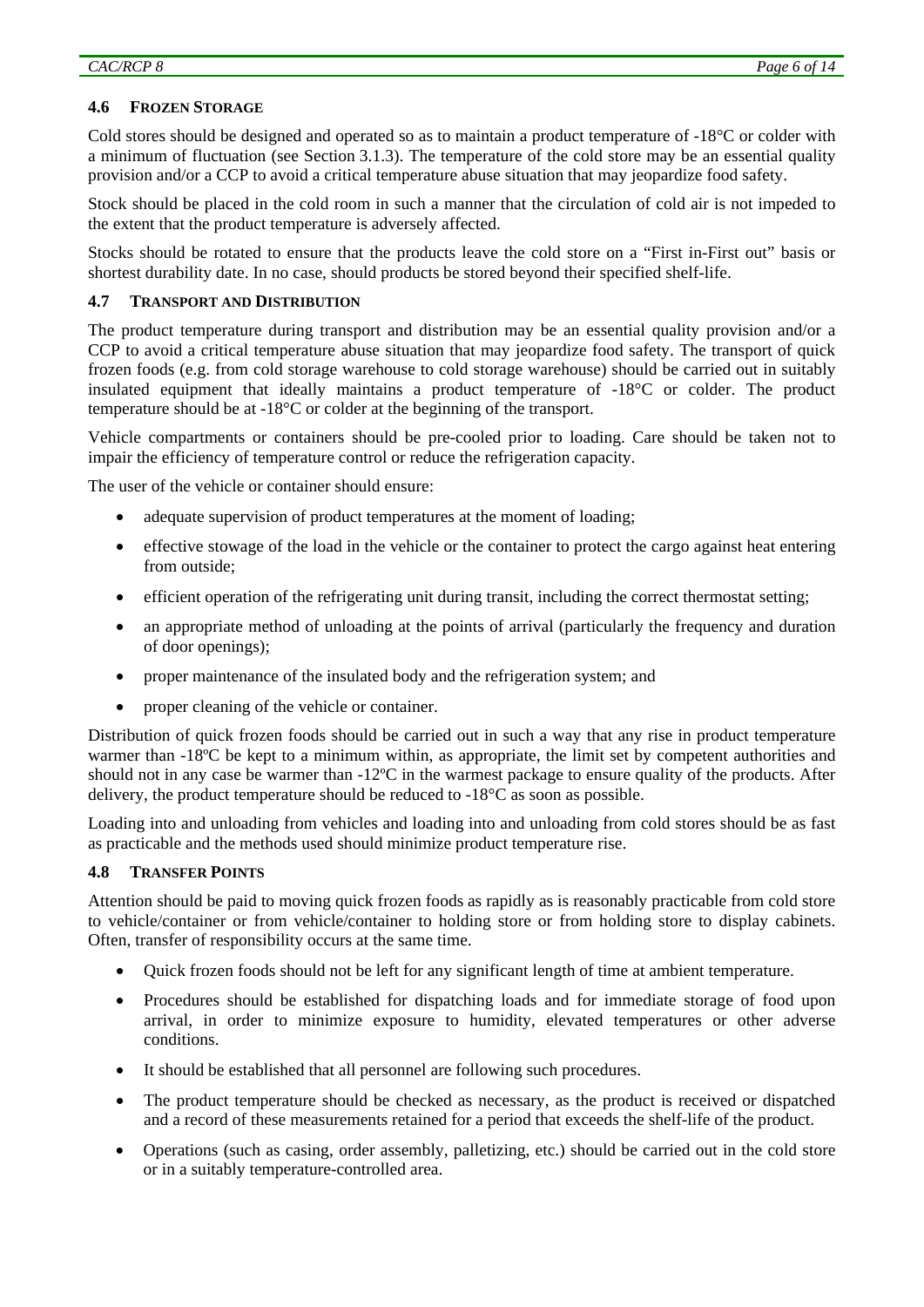# **4.9 RETAIL SALE**

Quick frozen foods should be offered for sale from freezer cabinets designed for the purpose. Cabinets should be capable of maintaining and be so operated as to maintain a product temperature of -18°C. A rise in product temperature may be tolerated for short periods, with any rise warmer than -18ºC kept to a minimum, within, as appropriate, the limit set by competent authorities, and should not in any case be warmer than -12ºC in the warmest package.

Temperature in the cabinet may be an essential quality provision and/or a CCP to avoid a critical temperature abuse situation that may jeopardize food safety.

Display cabinets should:

- be equipped with an appropriate temperature measuring device (see Annex, Section 2.4);
- be located so that the open display area is not subject to draughts or abnormal radiant heat (e.g. direct sunlight, strong artificial light or in direct line with heat sources); and
- never be stocked beyond the load line.

Cabinets requiring defrosting should have the defrost cycle programmed in such a way that, to the extent possible, defrosting takes place outside peak shopping periods. If necessary to avoid detrimental effects due to warming or thawing, quick frozen foods should be moved during defrost cycles to a suitable cold store.

Stocks should be rotated to ensure that the products are sold on a "First in-First out" basis or shortest durability date. In no case, should products be stored beyond their specified shelf-life.

The retail establishment should have an appropriate back-up storage for quick frozen foods that allows products to be kept at a temperature of -18ºC.

# **5. TEMPERATURE MANAGEMENT IN THE COLD CHAIN**

Inadequate food temperature control is one of the most common causes of food borne illness. Inadequate food temperature control may also result in an adverse effect on product quality, including food spoilage. Temperature management systems should be in place to ensure that the temperature along the cold chain is controlled and monitored effectively. Details on temperature control and temperature monitoring are provided below and in the Annex, which provides additional guidance and explanation on currently available technology on temperature monitoring and control in the cold chain.

### **5.1 TEMPERATURE MONITORING**

Operators should ensure that appropriate systems are in place to monitor air temperatures during the freezing process and to monitor temperature along the cold chain in order to ensure that the product temperature is maintained at -18ºC or colder within the permitted tolerances set by competent authorities.

In general, operators have a choice of monitoring systems for quick frozen products, which either include measurement of operating air temperatures of the refrigerating systems or direct/indirect measurement of product temperature. Additional approaches also exist (see Section 5.1.3).

### **5.1.1 Air Temperature Monitoring**

In air temperature monitoring, fixed temperature sensors are used to monitor the air temperature in the refrigerated system. The sensors are normally protected from damage during commercial activity.

Air temperature monitoring permits:

- diagnosis of problems occurring in the system; and
- process management using data storage on computers, which can be linked to other operating information such as defrost cycles, door openings, energy consumption and production batch codes.

### **5.1.2 Product Temperature Monitoring**

Product temperature may be measured directly or indirectly. Direct measurements of product temperature may be undertaken destructively or non-destructively.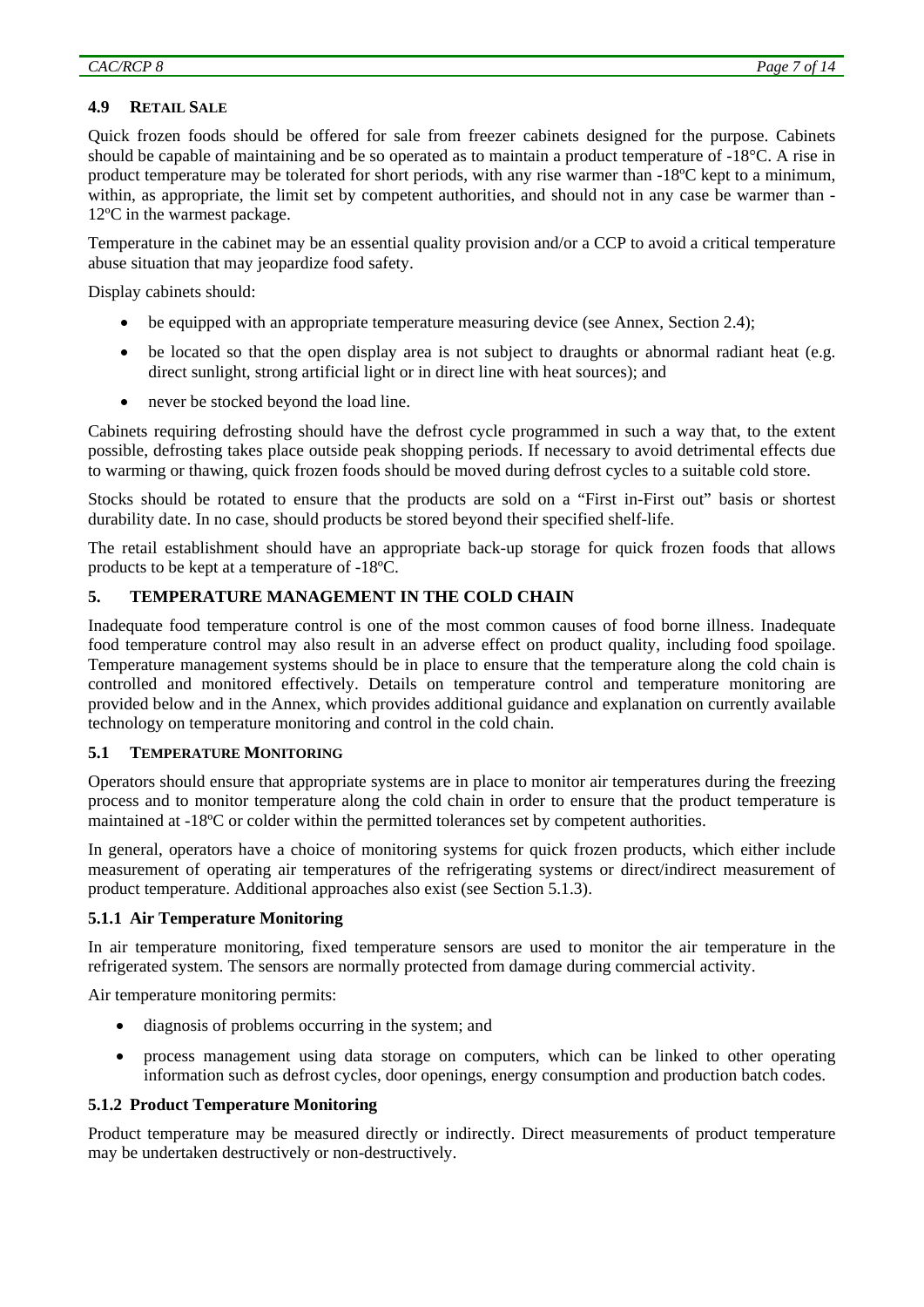Although product temperature measurement can give more confidence than air temperature monitoring that temperature requirements are being complied with, this approach is often not practical during busy production and distribution periods.

# **5.1.3 Additional Approaches**

Additional approaches to temperature monitoring include:

- use of a simulated food product;
- use of temperature probes and/or recorders, as appropriate, placed between packages or in a load;
- use of a non-contact thermometer; and
- use of temperature indicators and time-temperature indicators.

### **5.1.4 Temperature monitoring equipment**

The selection of temperature monitoring equipment should take into account:

- appropriate accuracy and resolution (depends on the construction of the equipment and its use);
- ability to withstand vibrations, shocks or movement (for mobile system);
- coverage of temperature range adequate for quick frozen foods; and
- need for calibration and periodic checks to ensure proper functioning.

### **5.2 STEPWISE APPROACH TO TEMPERATURE CONTROL**

When quick frozen foods are being inspected in the cold chain, either before loading or during unloading, a stepwise approach is recommended.



- 1. First, before loading and during unloading, a visual inspection is recommended in order to verify the condition of the foods (e.g. for signs of damage, abuse, defrosting).
- 2. Second, the air temperature monitoring records and other temperature readings noted in the documentation following the foods should be examined. If the loading temperature was correct and the refrigeration system functioning correctly, and there are no irregularities in the temperature difference between the air leaving the refrigeration unit and the air return, no further action need be taken.
- 3. A non-destructive product temperature measurement should be carried out ,especially if there is a doubt about any of the above aspects or no records are available . This should involve a between carton or between package temperature reading (see Annex, Section 3.1.3). If the non-destructive measurement indicates that the product temperature is within the permitted tolerances set by competent authorities, the inspection may stop at this point.
- 4. If the non-destructive product measurement indicates that the product temperature is outside the permitted tolerances, a destructive temperature measurement should be undertaken (see Annex, Section 3.1.4). This operation must be carried out after placing the cargo in refrigerated environments or after protecting the load in order to avoid increasing the temperature of the food.

Whenever this stepwise approach indicates a temperature violation, the procedure in Section 5.3 should be followed.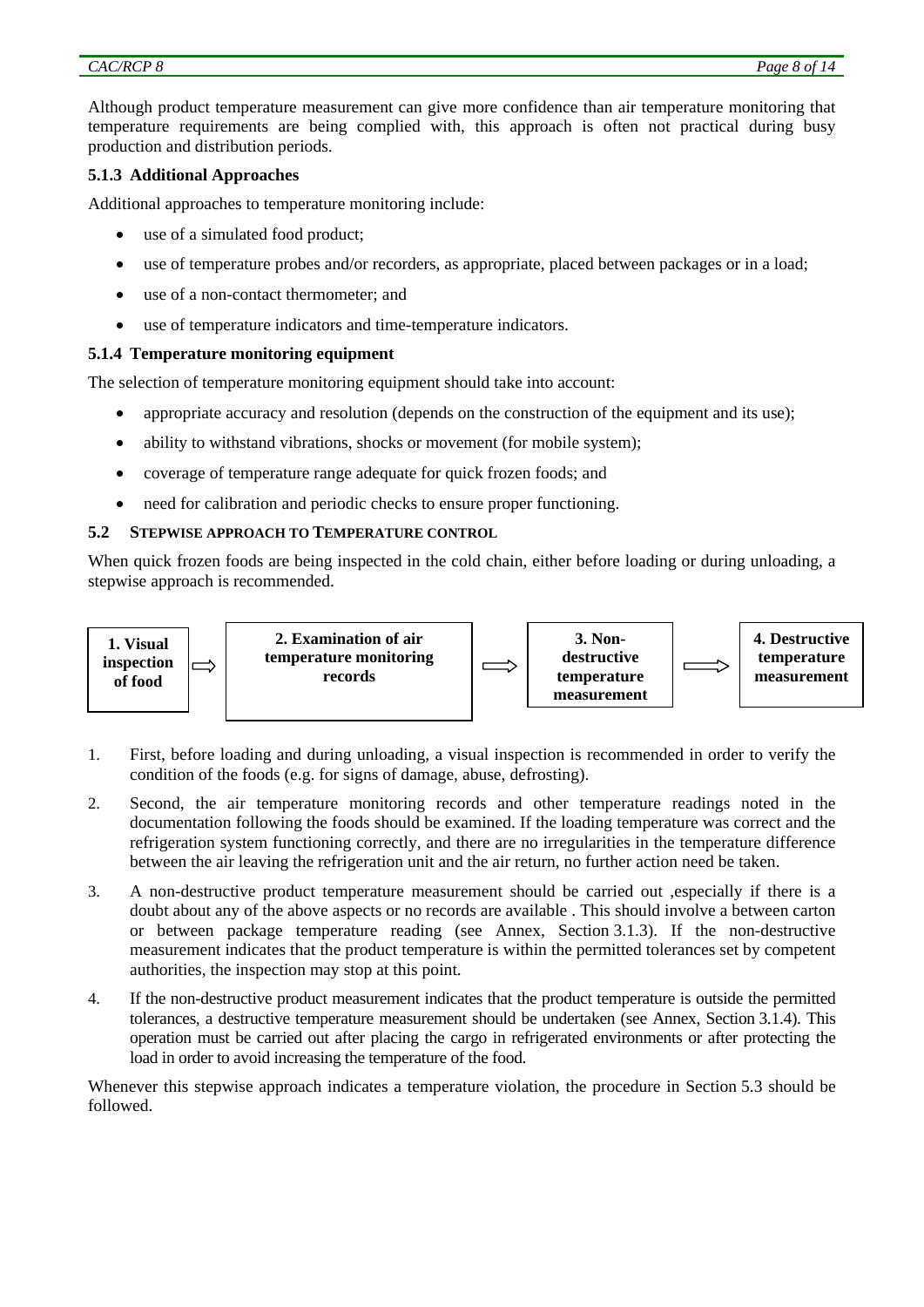#### **5.3 TEMPERATURE VIOLATION**

Loads or parts of loads that are warmer than the temperature required for quick frozen food should be identified and sorted immediately. Delivery, and sale of these loads or parts of loads should be suspended. It is the responsibility of the person in possession of the food to ensure the food safety of the product. Any measures necessary for preserving the food should be taken, including bringing down the temperature immediately. An assessment should be made as to whether the safety or the quality of the product has been compromised and action taken accordingly. Destruction of the product may be necessary, especially if safety provisions are compromised. In cases of compromised safety or quality, the supplier, as well as other relevant parties in the supply chain should be informed of the incident. In the case of compromised safety the competent authorities should also be notified.

### **5.4 RECORD KEEPING**

Records of these measurements should be kept for a period that exceeds the shelf-life of the product or as required by competent authorities.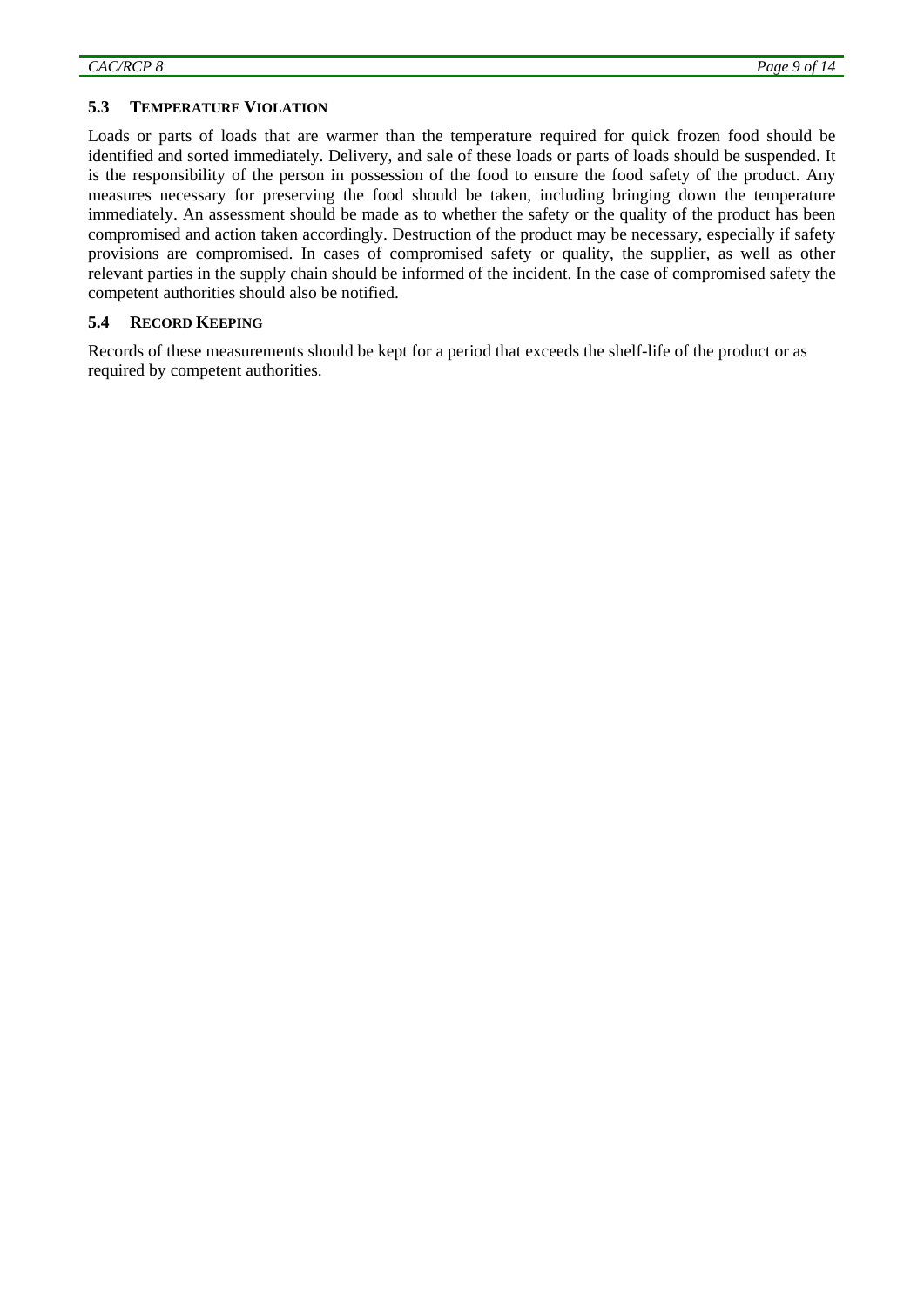# **ANNEX**

# **SPECIFIC INFORMATION ON TEMPERATURE MONITORING AND CONTROL IN THE COLD CHAIN**

# **1. INTRODUCTION**

This Annex provides additional guidance and explanation on currently available technology on temperature monitoring in the cold chain. New temperature measuring and recording devices may be developed and should be used as appropriate.

# **2. AIR TEMPERATURE MONITORING**

# **2.1 AIR TEMPERATURE MONITORING EQUIPMENT**

Temperature measurement and recording devices consist of a sensor (placed in the cold air), and a read-out or recording system. The sensor can be located far from the read-out or recording system or incorporated in it. A recorder is able to store the data, usually electronically, although chart recorders are still widely used for cold stores and containers.

- Air temperature measurement and recording devices should be accurate to within  $\pm 2^{\circ}C$  and have a resolution of 1°C. The response time, i.e. the time taken for readings to stabilize, depends on the construction of the equipment and its use. Also if the system is mobile, it should be able to withstand vibrations, shocks or movement.
- The sensor may consist of a thermocouple (e.g. Type K, Type T), thermistor or platinum resistance device. All of these will provide an acceptable performance and cover a temperature range adequate for quick frozen foods.
- Systems are checked and calibrated during manufacture. It is important that once installed, periodic checks are carried out to ensure proper functioning. This is normally undertaken by checking against a calibrated thermometer placed in an equilibrated ice bath.

### **2.2 AIR TEMPERATURE MONITORING OF COLD STORES**

Sensors should be placed high up, in relevant locations within the cold store, away from all positions causing uncontrolled temperature fluctuations such as cooler fans, the entrance or the exit (if different from the entrance) in order to enable precise recording. The position of the sensors should be chosen taking into account the cold air circulation and in such a manner to give an accurate recording of the temperature conditions. Recorders are recommended to be placed outside the cold stores in a convenient location selected for this purpose.

As far as the number of sensors concerned, each food business operator should evaluate its processes and make a documented decision on the number of sensors required. As indicative figures, small cold stores (less than 500 m<sup>3</sup>) may need only one sensor, those with a volume of less than  $30,000$  m<sup>3</sup> may require two sensors, those with a volume from  $30,000 \text{ m}^3$ -60,000 m<sup>3</sup> may require four sensors, and those with a volume greater than 60,000 m<sup>3</sup> may require 6 sensors. Retail stores with a volume less than 10 m<sup>3</sup> can be equipped with only a visible thermometer.

### **2.3 AIR TEMPERATURE MONITORING DURING TRANSPORT**

Measurement of the return air temperature to the cooling unit will give a good indication of the load temperature, provided adequate air flow is achieved throughout the length of the vehicle.

In long vehicles (above 6 m), air ducting is recommended to ensure that sufficient cold air reaches the rear of the vehicle. Two sensors are recommended to be fitted in the compartment: one measures the return air temperature, and the other is placed two thirds to three quarters the length of the vehicle mounted in the ceiling ducts. The difference between these two temperatures should be an indication of how well the refrigeration is functioning. If the difference is large or variable it may indicate insufficient pre-cooling, incorrect stowage of pallets, or unnecessary delay in closing the doors.

The recorder can be placed in the vehicle cabin or mounted on the outside, usually near the refrigeration controls.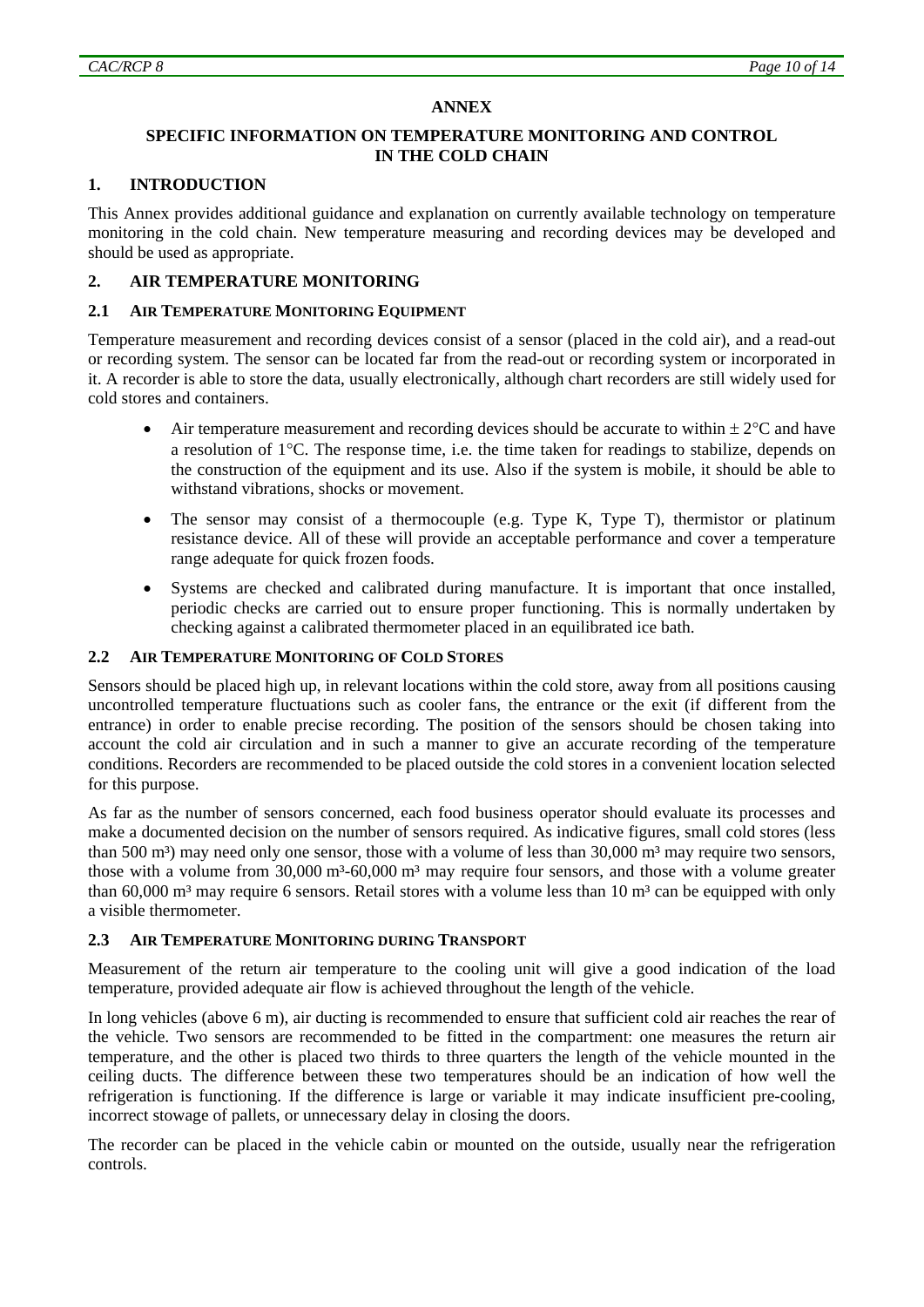### **2.4 AIR TEMPERATURE MONITORING IN DISPLAY CABINETS**

Display cabinets should be equipped with an accurate thermometer or temperature measuring device that is easily readable. In open cabinets, the temperature should be measured in the return air, at the load line level, or at the warmest place.

# **3. PRODUCT TEMPERATURE MONITORING**

#### **3.1 DIRECT TEMPERATURE MEASUREMENT**

#### **3.1.1 Specification of Measuring System**

The temperature measuring device used to measure product temperature should be of better accuracy than that used for air temperature monitoring. The following specifications are recommended for the system, i.e. sensor and read-out:

- the system should have an accuracy of  $\pm 0.5^{\circ}$ C within the measuring range -20 $^{\circ}$ C to +30 $^{\circ}$ C;
- the response time should achieve 90% of the difference between initial and final readings within three minutes;
- the display resolution of the read-out should be  $0.1^{\circ}$ C:
- the measuring accuracy should not change by more than  $0.3^{\circ}$ C during operation in the ambient range -20 $\mathrm{^{\circ}C}$  to +30 $\mathrm{^{\circ}C}$ :
- the system should be calibrated or otherwise verified prior to use and at specified intervals against measurement standards traceable to international or national measurement standards;
- the accuracy of the system should be checked at regular intervals;
- the system should be robust and the device and equipment should be shock-proof; and
- the electrical components of the system should be protected against undesirable effects due to condensation of moisture.

### **3.1.2 Pre-cooling of the Probe**

The probe should be pre-cooled to a temperature as close to the product temperature as possible before measurement. After inserting the probe, the temperature should be read when it has reached a stable value.

### **3.1.3 Non-destructive Temperature Measurement**

Non-destructive testing is rapid and can be done without unduly disturbing the load. However, because the outside temperature of the package or carton is being measured this may result in up to 2°C difference between the true product temperature and the reading obtained.

Product surface temperature measurement undertaken non-destructively should:

- measure the temperature between cases on a pallet or between packages inside a carton;
- use sufficient pressure to give good thermal contact, and sufficient length of probe inserted to minimize conductivity errors; and
- use a probe with a flat surface to give good surface thermal contact, low thermal mass, and high thermal conductivity.

### **3.1.4 Destructive Temperature Measurement**

Temperature probes are not designed to penetrate quick frozen foods. Therefore it is necessary to make a hole in the product in which to insert the probe. The hole is made by using a pre-cooled sharp pointed metallic device such as an ice punch, hand drill or an auger. The diameter of the hole should provide a close fit to that of the probe. The depth to which the probe is inserted will depend on the type of product:

- where product dimensions allow, insert the probe to a minimum depth of 2.5 cm from the surface of the product.
- where this is not possible because of the size of the product, the probe should be inserted to a minimum depth from the surface of 3 or 4 times the diameter of the probe.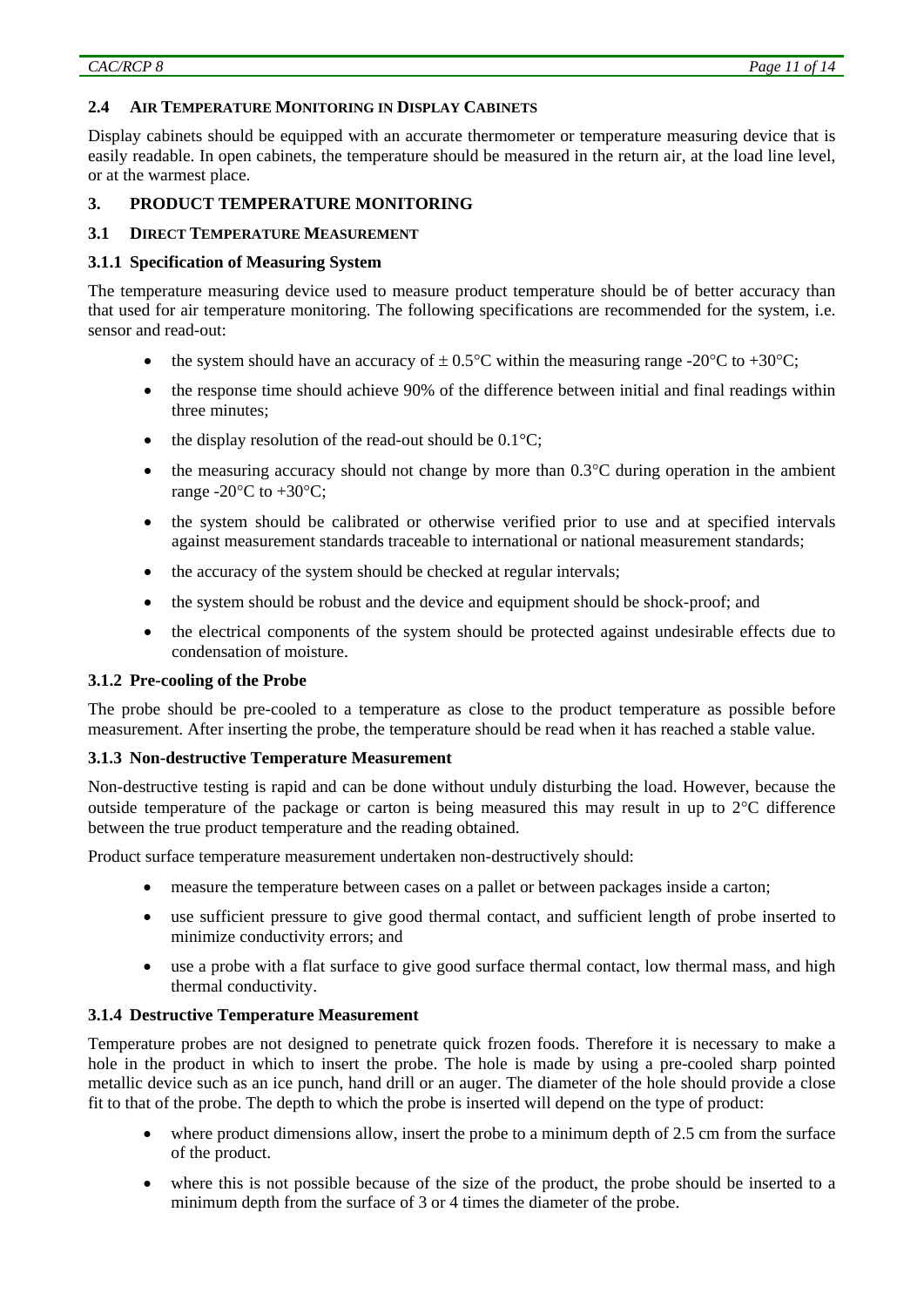- where it is not possible or practical to make a hole in certain foods because of their size or composition, e.g. diced vegetables, the internal temperature of the food package should be determined by insertion of a suitable sharp-stemmed probe to the centre of the package to measure the temperature in contact with the food.
- in order to measure the centre temperature in large products after the quick freezing process it may be necessary to insert the probe to a depth of more than 2.5 cm.

# **3.2 SAMPLING OF PRODUCTS FOR TEMPERATURE MEASUREMENT**

# **3.2.1 During Transport**

A non-destructive temperature measurement should be taken of the product being loaded into the vehicle and a record entered in the documents.

A destructive product temperature measurement should be made if there appears to be a problem. If it is necessary to measure product temperatures during transport whilst the vehicle is loaded, samples should be selected from the top and bottom of the consignment adjacent to the opening edge of each door or pair of doors (see Figure 1).

If product temperature measurement is necessary, after the vehicle is unloaded and the cargo placed in a properly cooled environment, four samples should be selected from within the transport vehicle from amongst the following points, carefully noting the location of the load within the transport vehicle (see Figure 2).

When samples are selected, a non-destructive temperature measurement should in general be carried out first before deciding whether a destructive measurement should be carried out. A total tolerance of 2.8°C should be applied (2°C for limitations of methodology and 0.8°C tolerance for the system). If a destructive measurement is carried out, the tolerance of 2.8°C is not applicable.

# **3.2.2 At Retail**

If it is necessary to measure the temperature of quick frozen foods in retail display cabinets, one sample should be selected from each of three locations representative of the warmest points in the cabinets. The positions will vary with the different types of retail display cabinets used.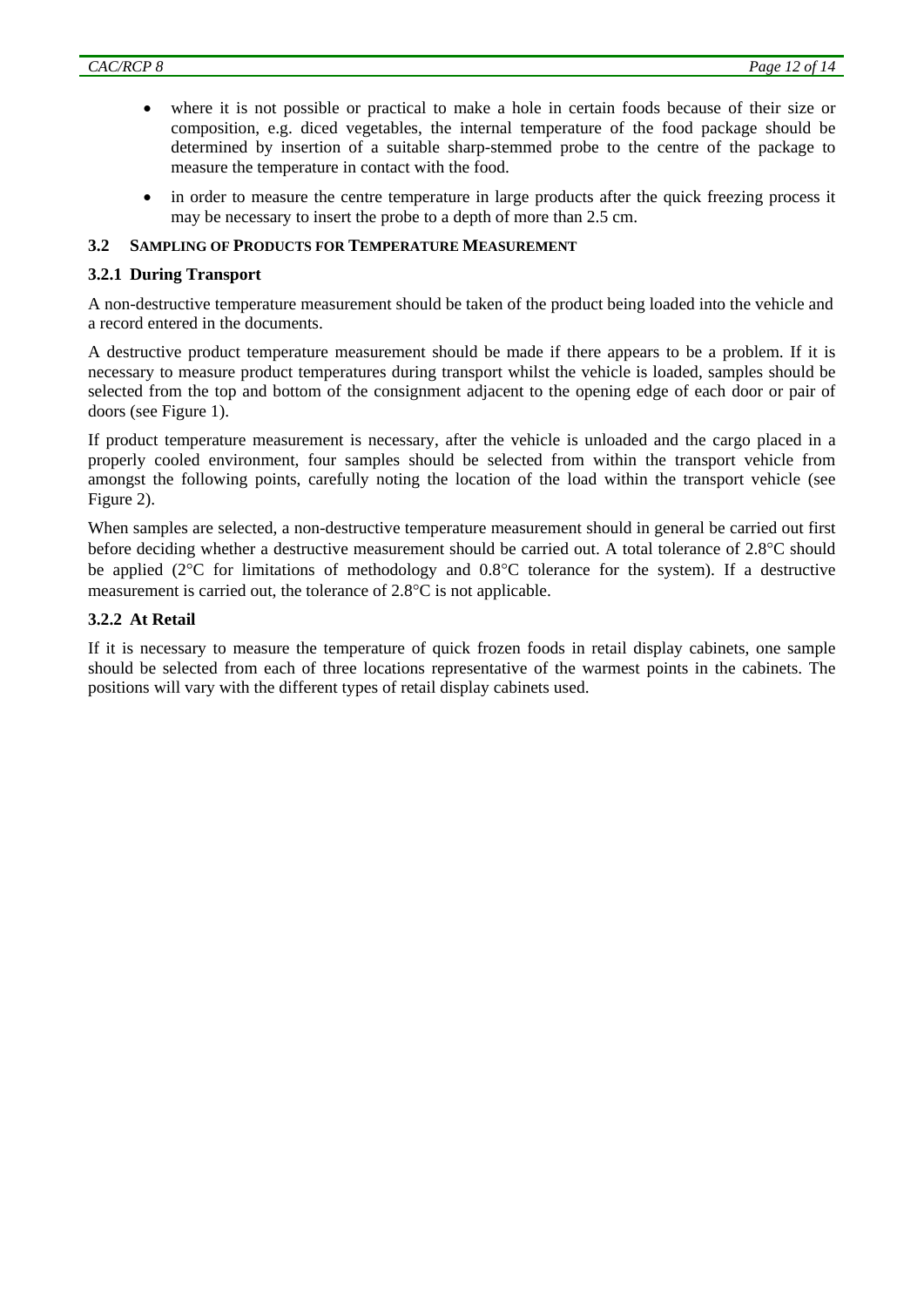